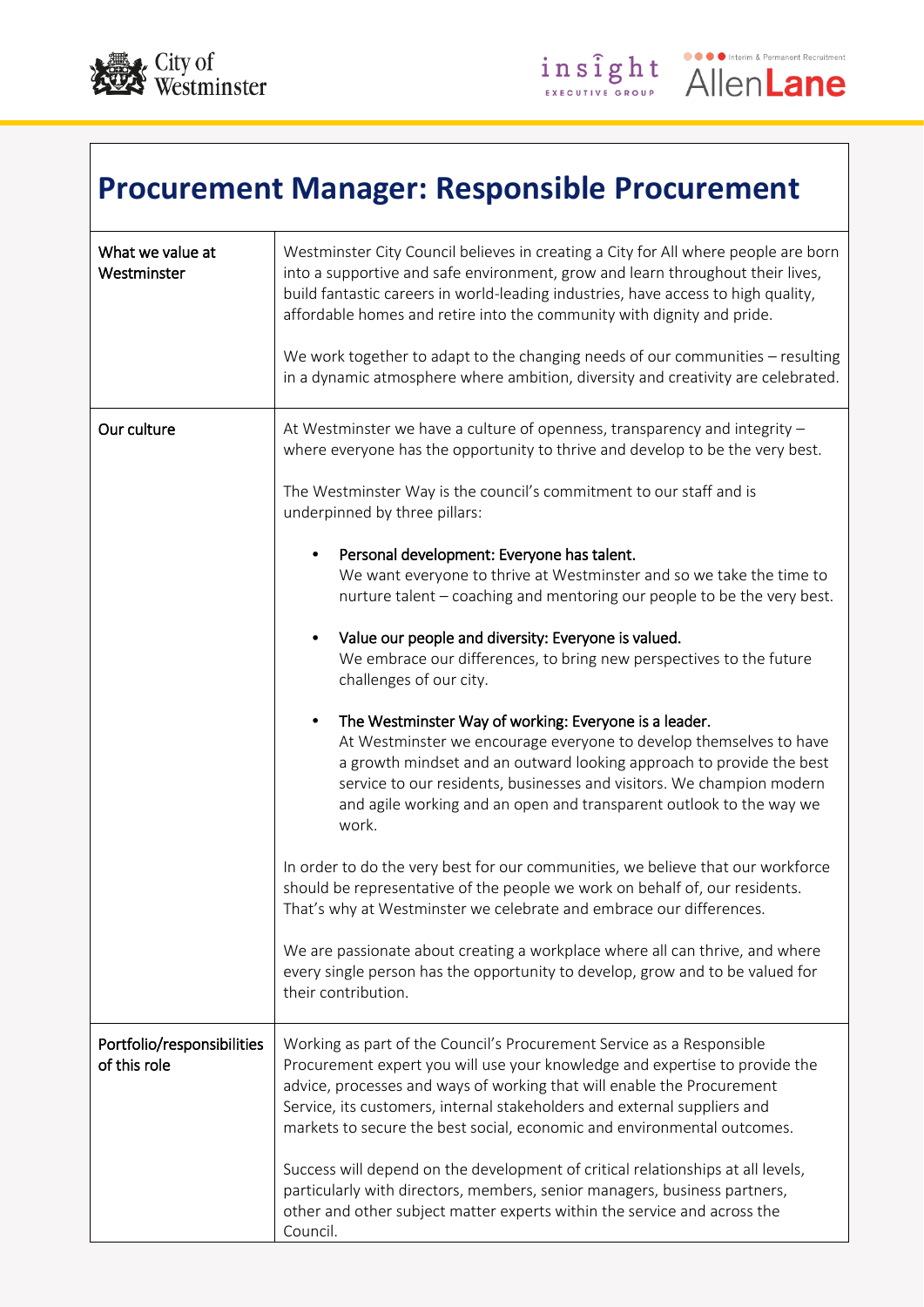



Interim & Permanent Recruitment

AllenLane

insight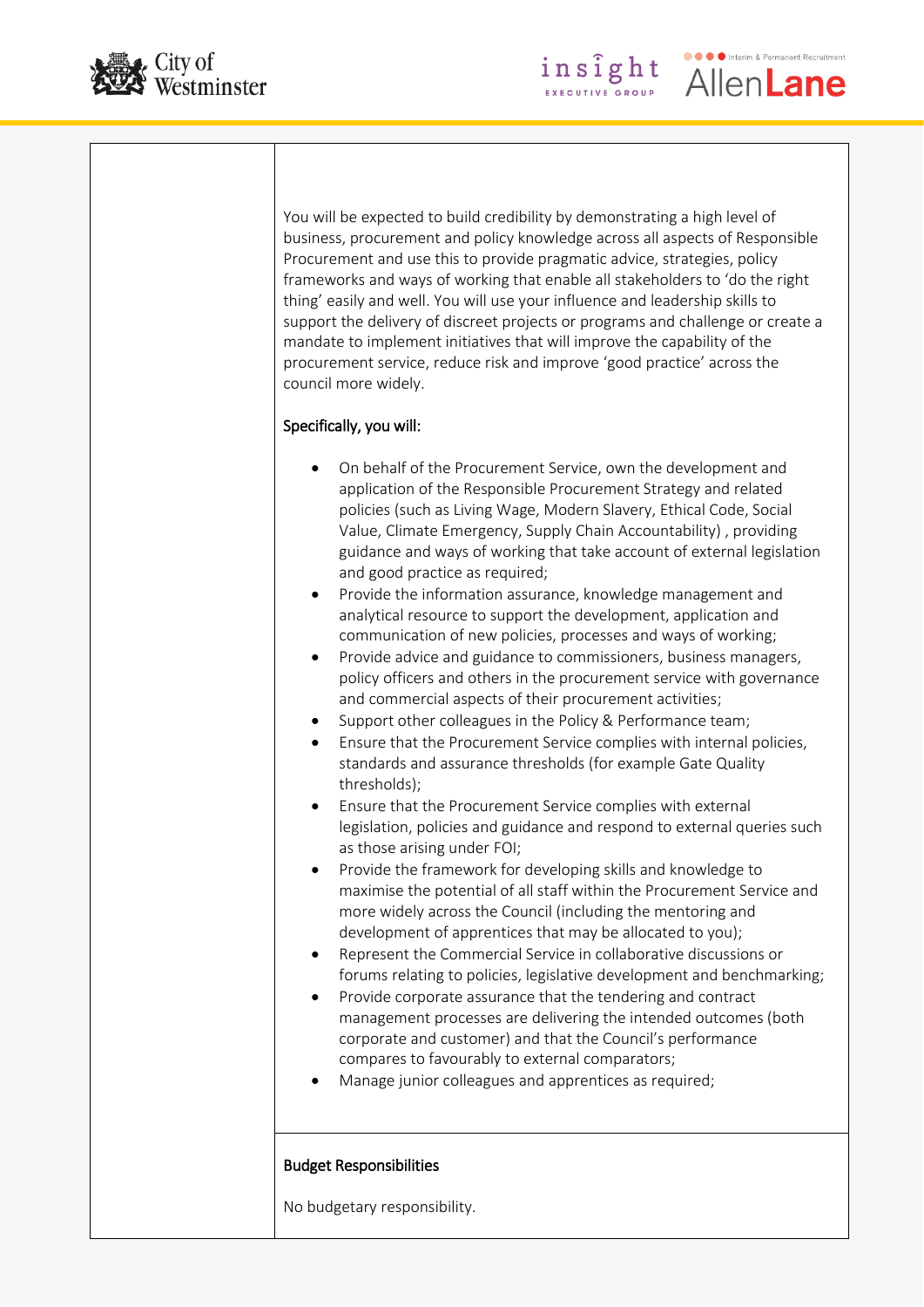



|                                            | Staffing: Management of up to 2 direct reports (mentoring apprentices) plus<br>matrix management of key service and client relationships. |
|--------------------------------------------|-------------------------------------------------------------------------------------------------------------------------------------------|
|                                            | Procurement: none.                                                                                                                        |
|                                            |                                                                                                                                           |
|                                            |                                                                                                                                           |
|                                            | Other: Tracking and reporting of Procurement Service performance and<br>deliverables (e.g. savings targets, compliance, risk register).   |
| What do we expect this<br>role to achieve? | Maintain and enhance Westminster Councils leading position in the<br>development and implementation of Responsible Procurement Practice;  |
|                                            | A coherent policy framework for the implementation of responsible<br>procurement practice across the Council;                             |
|                                            | Develop and embed a culture of continuous improvement and learning,<br>through both formal and informal means;                            |
|                                            | Deployment of related policies and advice in an uncomplicated, easy to<br>understand and actionable way;                                  |
|                                            | Provide data, information and resources to support, inform and influence<br>decision making;                                              |
|                                            | Help others deliver better procurement and contract outcomes (e.g. including<br>social value and efficiency savings);                     |
|                                            | Promote skills and capability development within the Procurement Service<br>and across the wider council;                                 |
|                                            | Provide constructive challenge and motivation to continuously improve the<br>performance of the Procurement Service.                      |
| Band/Salary range                          | Band 4                                                                                                                                    |
| Work style                                 | Agile                                                                                                                                     |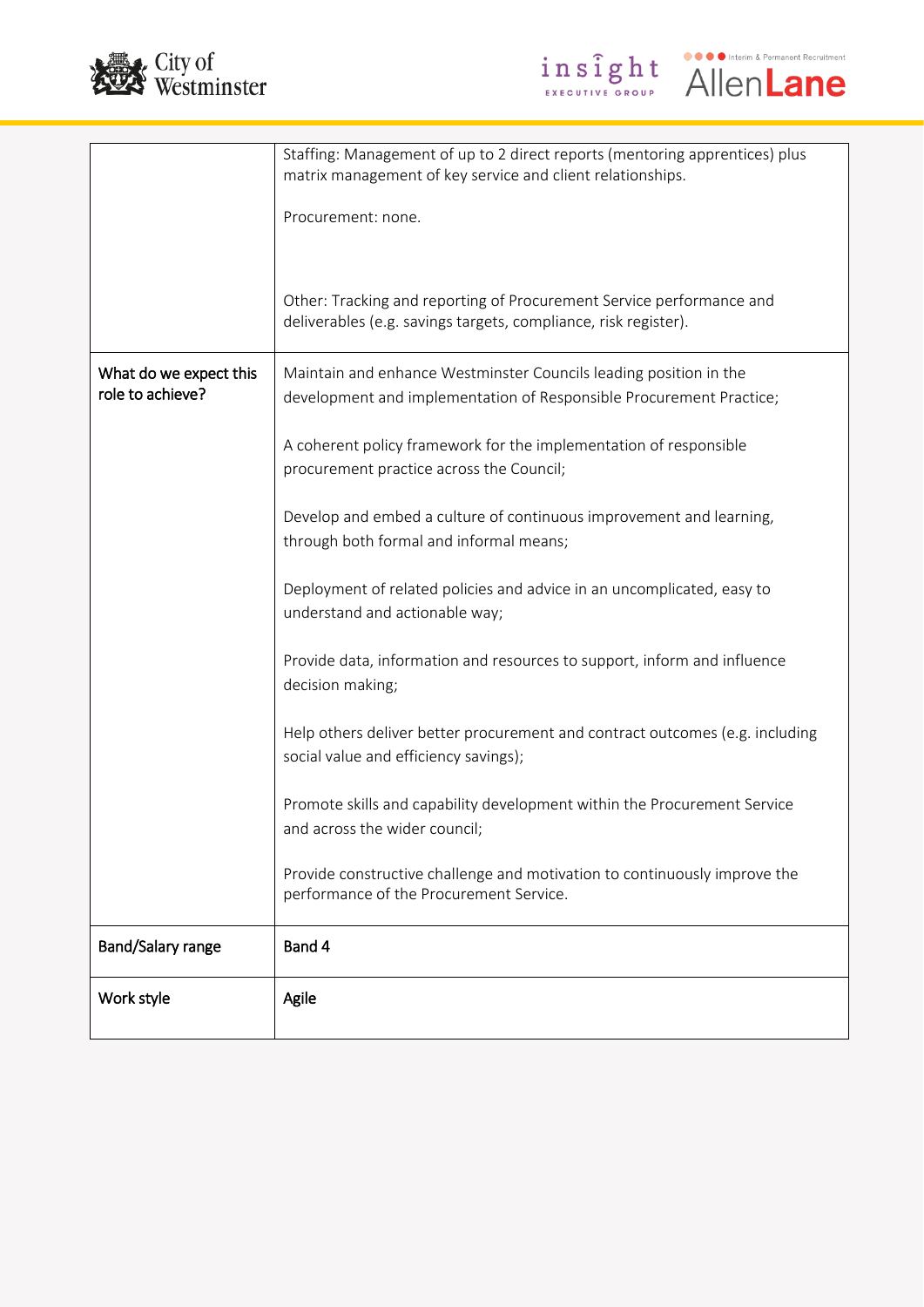



● ● ● Interim & Permanent Recruitment

**AllenLane** 

insight

GROU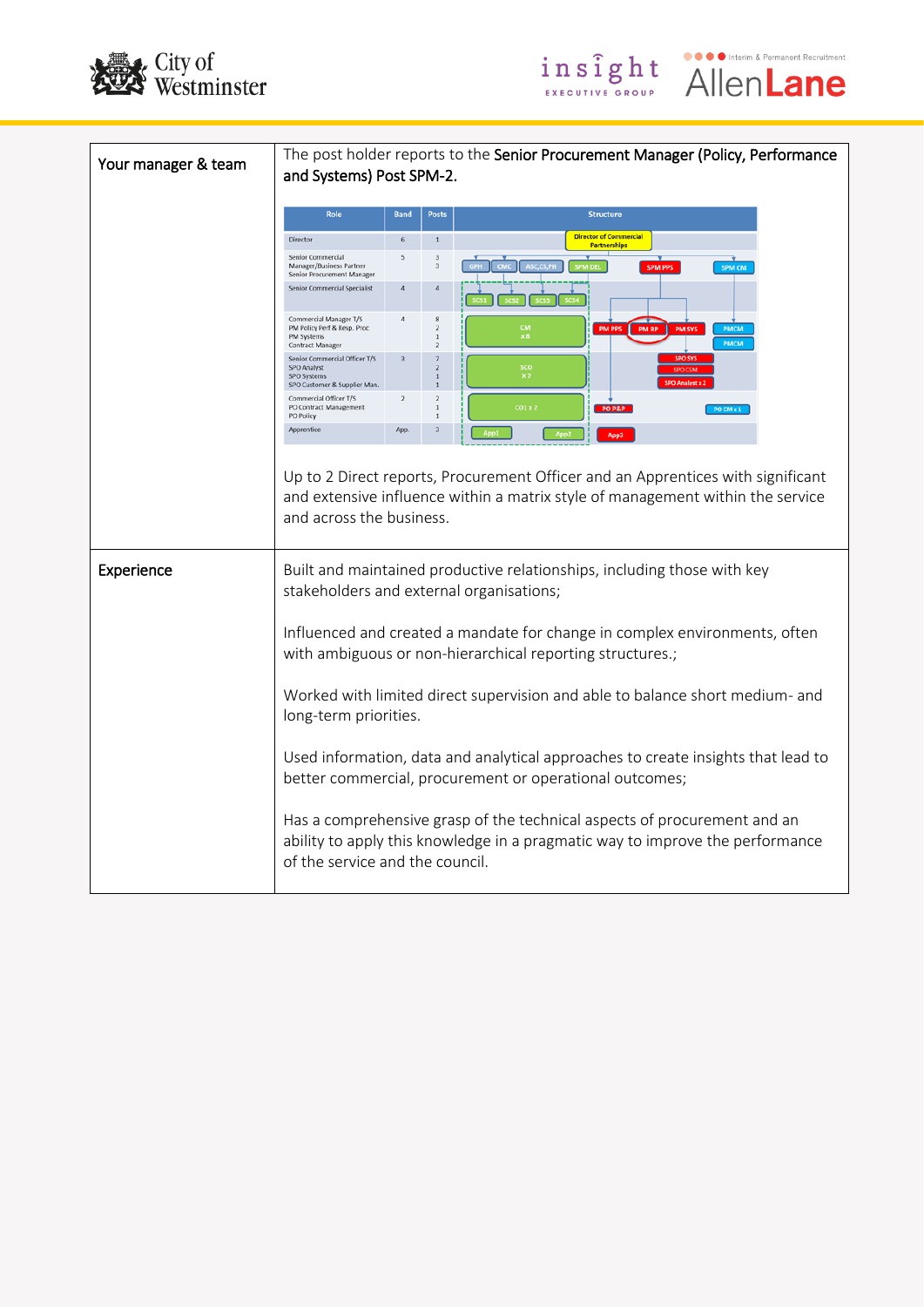



| Skills & Behaviours | Key skills<br>Extensive commercial skills, procurement knowledge and an<br>awareness of emerging best practice in areas of specialism (e.g.<br>sustainability, social value, modern slavery);<br>Excellent written and verbal communication skills including report<br>$\bullet$<br>writing and language to convey convincing ideas and arguments. The<br>ability to simplify technical and complex information.<br>Ability to translate and codify business activity;<br>٠<br>Proven delivery skills and experience of working to tight, pressurised<br>٠<br>deadlines in complex matrix managed organisations;<br>Knowledge of public sector procurement regulations and at least a<br>$\bullet$<br>good/expert understanding or contract law, risk management and<br>contract management;<br>Be able prioritise and adapt medium to long term plans in the light of<br>short-term pressures without compromising on the integrity of the<br>advice provided or the wider value for money contribution. |
|---------------------|-----------------------------------------------------------------------------------------------------------------------------------------------------------------------------------------------------------------------------------------------------------------------------------------------------------------------------------------------------------------------------------------------------------------------------------------------------------------------------------------------------------------------------------------------------------------------------------------------------------------------------------------------------------------------------------------------------------------------------------------------------------------------------------------------------------------------------------------------------------------------------------------------------------------------------------------------------------------------------------------------------------|
|                     | Key behaviours<br>Ability to manage conflict effectively and to motivate people within a<br>change environment;<br>The ability to apply personal judgement objectively to<br>$\bullet$<br>complex/ambiguous situations whilst maintaining personal and<br>professional integrity at all times;<br>Ability to think strategically and tactically in order to deliver outcomes<br>$\bullet$<br>in a coherent way;<br>Demonstrate strong political awareness;<br>٠<br>Have an excellent grasp of the broad policy and financial context<br>$\bullet$<br>affecting the Council and the service areas<br>Ability to influence at a senior level, including facilitating joint decision<br>$\bullet$<br>making and building productive relationships between business units<br>other organisations or external suppliers;<br>Ability to encourage, develop and mentor team colleagues;<br>Ability to challenge constructively and influence effectively;<br>Emotional resilience.                               |
|                     | Qualifications<br>A graduate degree, or equivalent/appropriate experience and have or be<br>working towards CIPS level 5/6 or equivalent professional qualification or<br>have relevant experience.<br>Evidence of continuous professional development.                                                                                                                                                                                                                                                                                                                                                                                                                                                                                                                                                                                                                                                                                                                                                   |